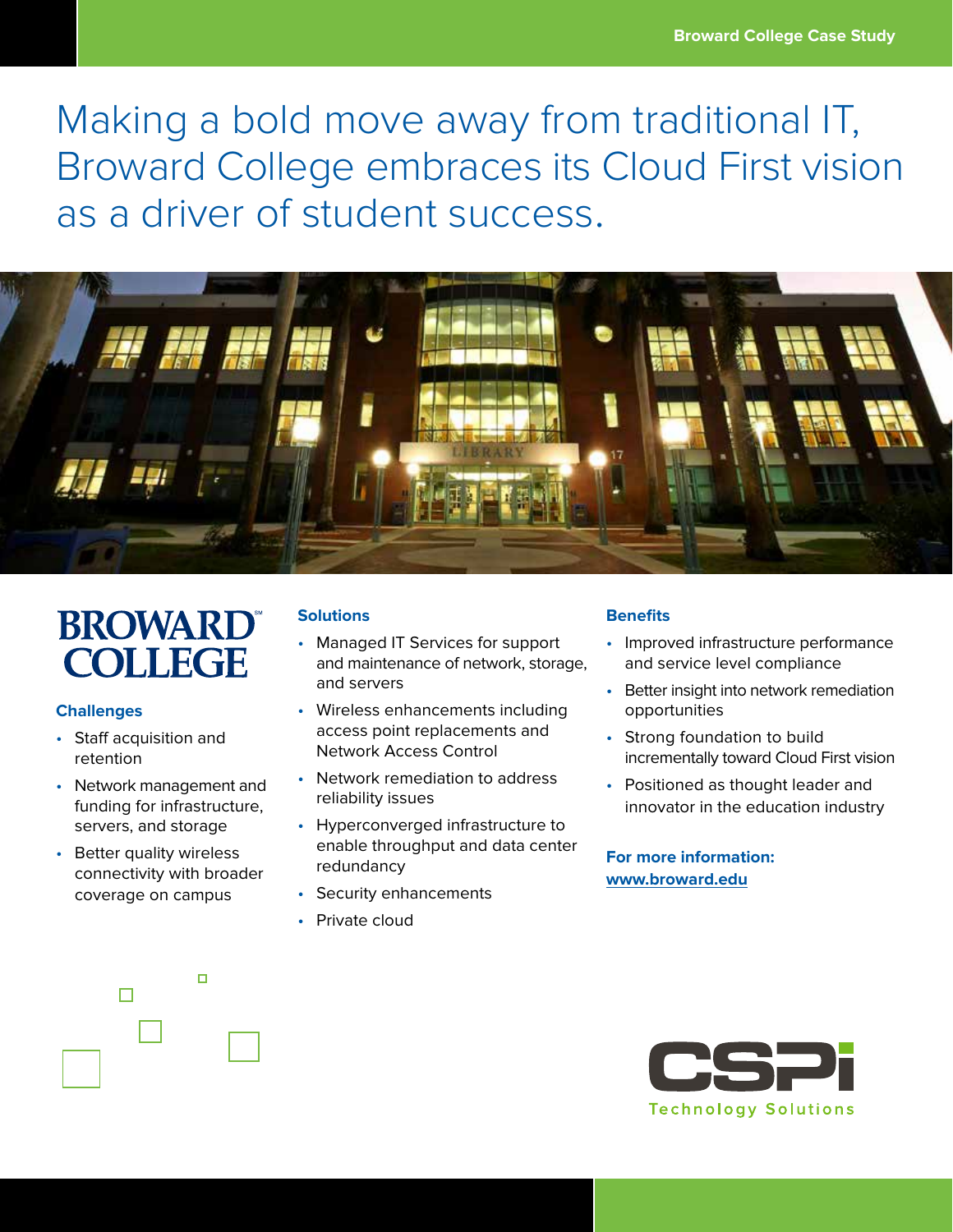Serving more than 63,000 students annually, Fort Lauderdale, Florida-based Broward College provides students with certificate programs, two-year university-transfer degrees, two-year career degrees, and baccalaureate degrees in selected programs. The mission of the college is to provide high-quality educational programs and services that are affordable and accessible to a diverse community of learners.

## Challenge: **Staff retention and performance issues make it difficult to meet faculty and student expectations**

When you ask Patti Barney, VP Information Technology, Broward College, what her biggest IT challenges were, she takes pause to pinpoint the most significant one. After some thought (and qualifying that there was a myriad of challenges), she singles out staffing.

"It was really hard for us, with the salaries that we could offer as an educational institution, to retain the system engineers who could keep up with the latest technologies. We unfortunately had a revolving door situation, which resulted in reliability and performance issues with several of our key applications," says Barney.

In addition to skills retention, network management and funding were also issues. As an education institution, infrastructure, storage, and server management are not part of the core mandate or mission. However, Broward College IT was spending inordinate amounts of time on those operational tasks, at the expense of more strategic student and faculty-focused initiatives.

And wireless demands were growing. Every year, students lamented quality and coverage. The network team would assess what was feasible fiscally, but any incremental enhancements still didn't meet student expectations.

"At the end of the day, we are here for the students. If what we are doing in IT isn't benefiting them and the faculty, then we need to reprioritize," says Barney. It got to a point where stakeholders became used to accepting a certain level of pain when trying to get things done. That was the breaking point for Barney. "No-one at the College should have to tolerate anything less than stellar performance and reliability. It was time to make some changes and shift what business Broward College IT was in."

### PRODUCTS LIST

HPE SimpliVity

Aruba ClearPass

Aruba Access Points

Proofpoint End Point Protection

#### **SERVICES**

CSPi Vital™ Private Cloud

CSPi Vital™ Wireless-as-a-Service

CSPi Vital™ Monitoring and Management Services

CSPi Professional Services

# Vision: **Cloud First to enable students to succeed**

Broward College's mission is concise and clear – help students succeed. IT was not completely aligned to that mission. Too much time was being spent on IT operations – IT for the sake of IT – rather than face-to-face with students and faculty, helping them use the technology being deployed.

"We had to get very honest with ourselves," says Barney. "We had to stop defending why things weren't working as they should be and using funding as an excuse. Our vision is to move to the cloud. But we had to stop turning a blind eye to the status quo and take greater accountability."

With the Cloud First vision, Barney feels that Broward College IT will be better positioned to enable student success – helping students use technology to gain the technical, analytical, and critical thinking skills needed for the workforce.

By transitioning to expertly managed, state-of-the-art equipment, faculty and students will have the applications and performance they need for optimal teaching and learning. In addition, Barney and her executive peers can begin to contemplate digital education delivery, advancing the experience of learning for students.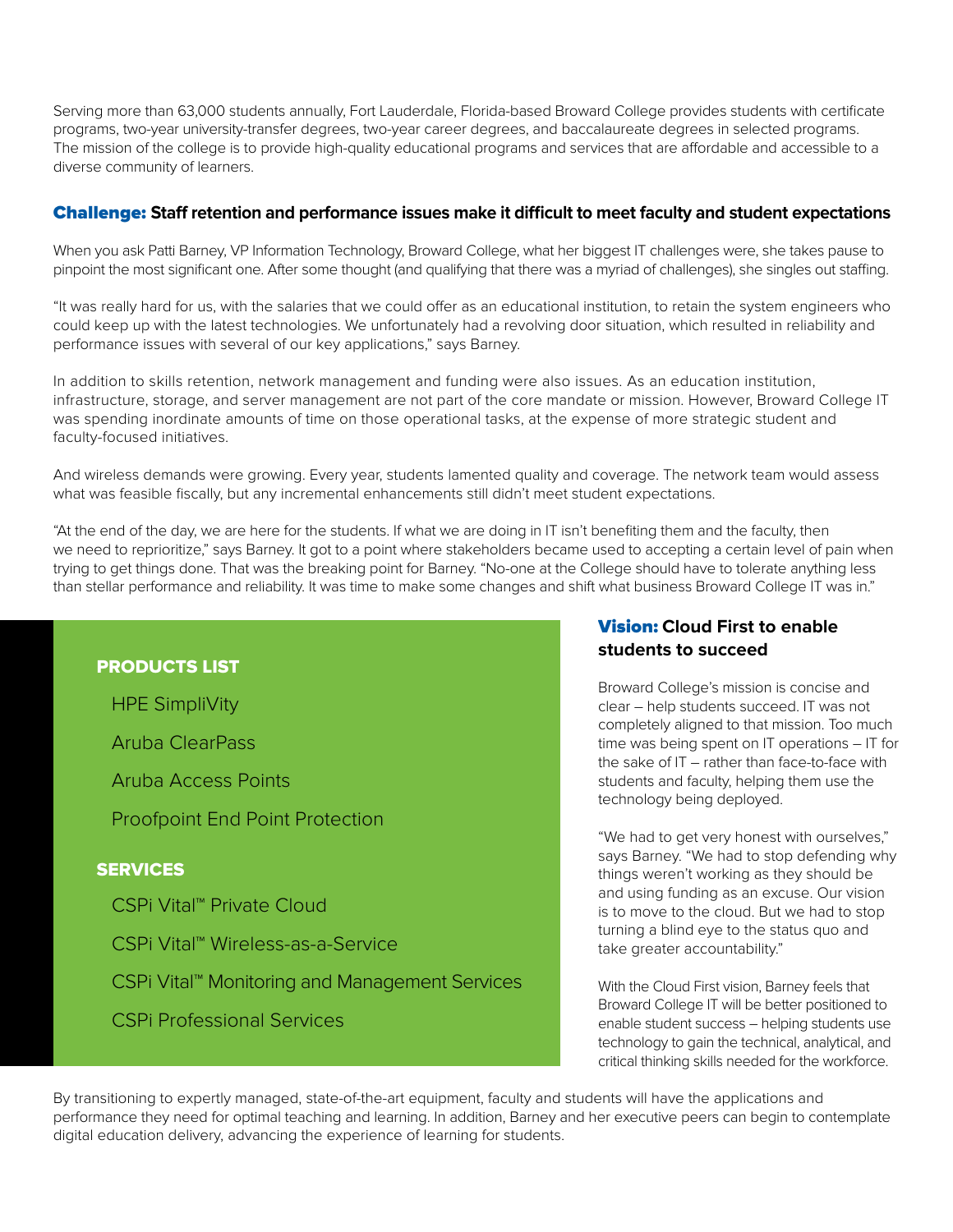

**as a thought leader and innovator for what we are doing in IT."**

#### Solution: **An incremental journey toward the IT vision with cloud-based managed hosting**

Infrastructure performance, network management, and skills retention were the first challenges that Barney addressed. She believed that fixing that foundation would lay strong groundwork for future change and enhancements.

Barney engaged CSPi for Vital™ Managed IT Services, entrusting its experts with network, storage, and server monitoring and management. CSPi's Network Operations Center (NOC), located in Deerfield Beach, Florida, is providing Broward College with 24/7/365 proactive support and dedicated staff. CSPi established escalation levels and instituted proper service levels for this engagement, which has been ongoing for the past year.

Phase Two is targeting the migration of enterprise applications from legacy on-premises infrastructure to CSPI's Vital™ Hosted Private Cloud (built on HPE SimpliVity). In addition to the application migration, Barney will be proceeding with wireless enhancements, leveraging CSPi's Vital™ Wireless-as-a-Service offering. Fully managed, the Wireless-as-a-Service solution will include the replacement of 700 legacy access points and the addition of 400 new Aruba access points to expand and improve coverage. Aruba ClearPass for Network Access Control will also be layered on to better control authorized network access.

Network remediation is also part of Phase Two. While still in the planning and consideration stages, there are several elements comprising this initiative, including:

- Progressive fixes to network design to eliminate reliability issues associated with VLANs and single points of failure for key operational areas including the Security Operations Center.
- Security enhancements including a Proofpoint cloud-based end point protection solution.

"Our goal is to get out of the data center business completely. HPE is a front-runner for us in terms of replacing an aging compute and storage system with a next generation hyperconverged solution built for cloud workloads. With the capabilities that hyperconvergence on HPE SimpliVity can open up for us, we have infinite possibilities in terms of cloud. We also gain the data center quality and redundancy that we crave without exhausting our fiscal and human resources trying to do it on our own," says Barney.